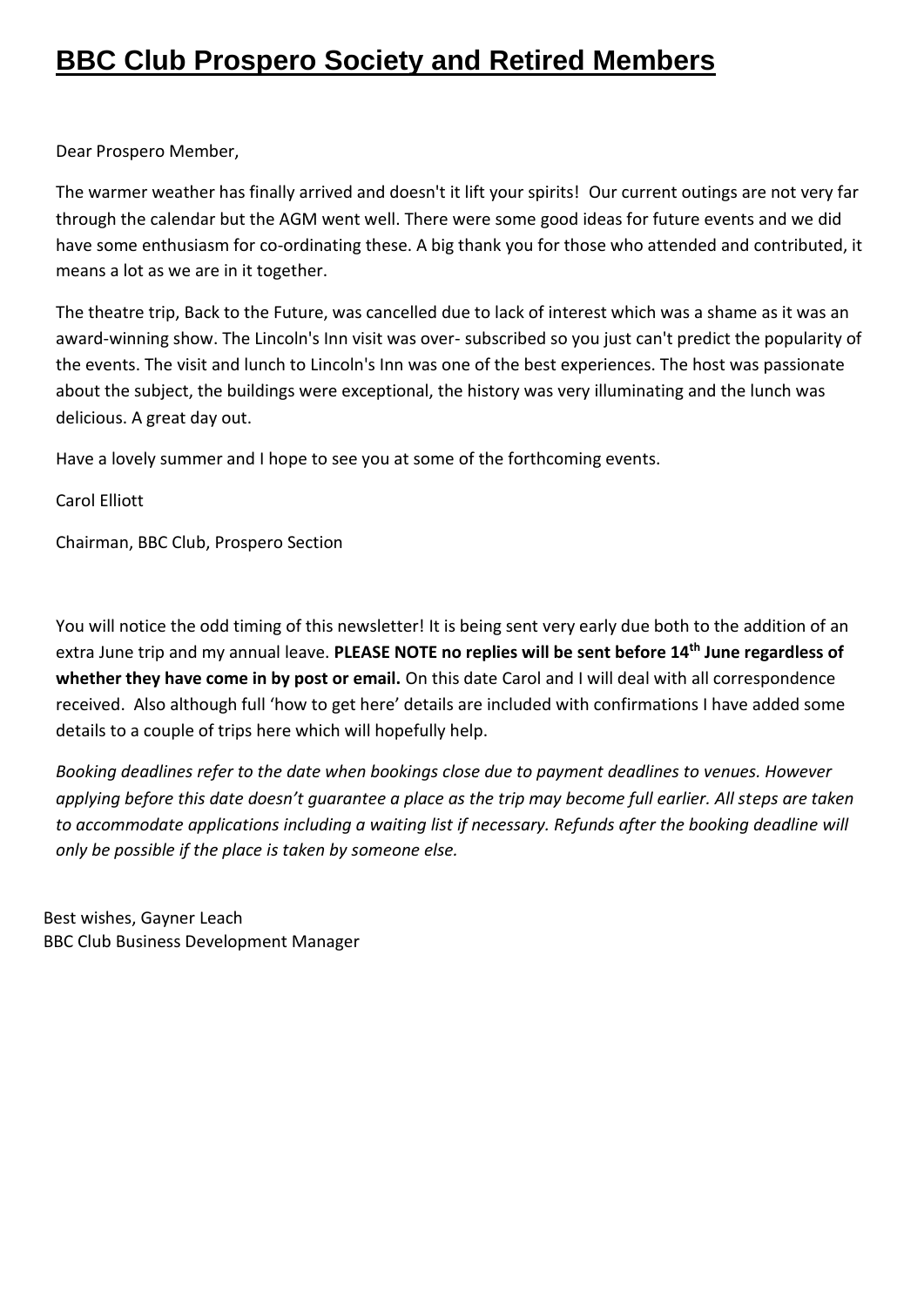

## **BBC Archive Centre Perivale**

Unit 14-18 Perivale Industrial Park, Horsenden Lane South, UB6 7RW

This is the opportunity to visit the BBC Archives at Perivale before relocation. As this is restricted to 12 people only we are prioritising Prospero members. If there is demand I will TRY to get a second date, details of which will be sent by email only if I am successful. BBC Club will be making a charity donation on your behalf.

## **Wednesday 29th June 2022 at 12 noon**

#### **Prospero Members £10 per person**

**…………………………………………………………………………………………………**

#### **Application for Perivale Archives**

Name.................................... …………………………………………………………

Phone no:-............................................e-mail......................................................

Prospero Member @ £10...................... Total Amount £………………

Please make a bank transfer to **BBC Club Sports & Leisure Ltd**, account number **01443319** Sort Code **30-00 02** using PERIVALE as the reference and also email the application details to [BBC.Club@bbc.co.uk](mailto:BBC.Club@bbc.co.uk) **OR** write a cheque for the full amount to **BBC Club Sports & Leisure Ltd** and post it **with the application** to Gayner Leach, BBC Club, BC2 B3 Broadcast Centre, 201 Wood Lane, London W12 7TP. Please include your email address for confirmation letter and if you are unsuccessful your cheque will be destroyed.

Alternatively please include an SAE marked for full details of the trip or returned cheque if fully booked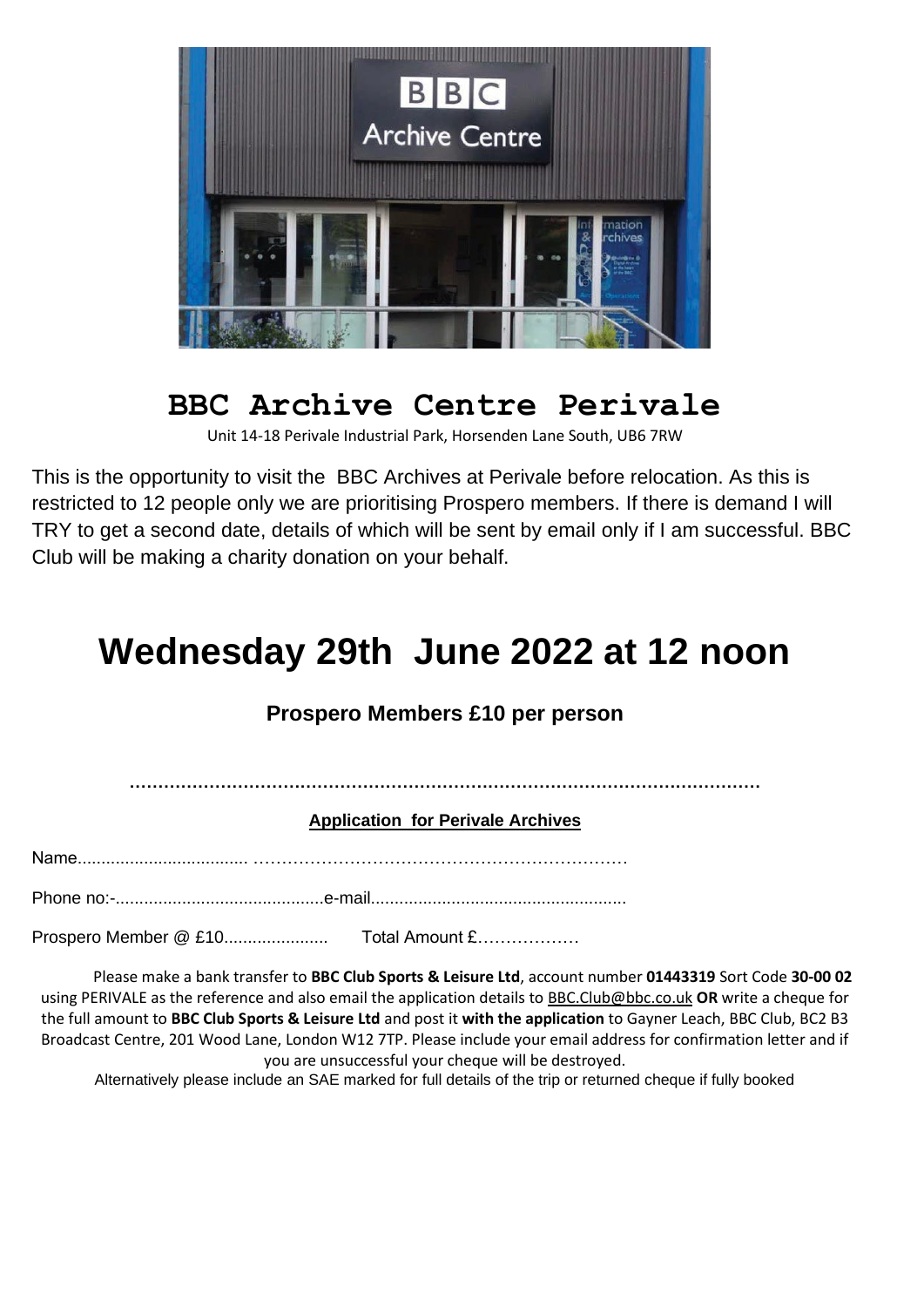

# **Horniman Museum and Gardens**

100 London Road, Forest Hill, London SE23 3PQ

The Horniman is a five to ten minute walk from Forest Hill station and is signposted from the platform 1 exit.

On the day, one of the friendly Visitor Hosts will give a short introductory talk (15-20mins). Dr Emma Nicholls will then meet the group in the Natural History Gallery and talk a little bit about the gallery and the collections (20- 30mins). This is a more informal visit after that with time to look at the museum and gardens at leisure. There is a café on site or feel free to bring a picnic! BBC Club will make a donation to the charity on your behalf.

## **Tuesday 5th July 2022 at 11.30am**

**Prospero Members £5.00 Club Members and Guests £8.00** 

**Booking deadline 20th June 2022**

#### **A Co-ordinator is needed for this trip!**

**…………………………………………………………………………………………………**

#### **Application for Horniman Museum and Gardens**

Name.................................... …………………………………………………………

Phone no:-............................................e-mail......................................................

Prospero Member @ £5...................... Members and Guests @£8………………………………………

Total Amount £………………

Please make a bank transfer to **BBC Club Sports & Leisure Ltd**, account number **01443319** Sort Code **30-00 02** using HORNIMAN as the reference and also email the application details to [BBC.Club@bbc.co.uk](mailto:BBC.Club@bbc.co.uk) **OR** write a cheque for the full amount to **BBC Club Sports & Leisure Ltd** and post it **with the application and any guest name(s)**  to Gayner Leach, BBC Club, BC2 B3 Broadcast Centre, 201 Wood Lane, London W12 7TP. Please include your email address for confirmation letter and if you are unsuccessful your cheque will be destroyed. Alternatively please include an SAE marked for full details of the trip or returned cheque if fully booked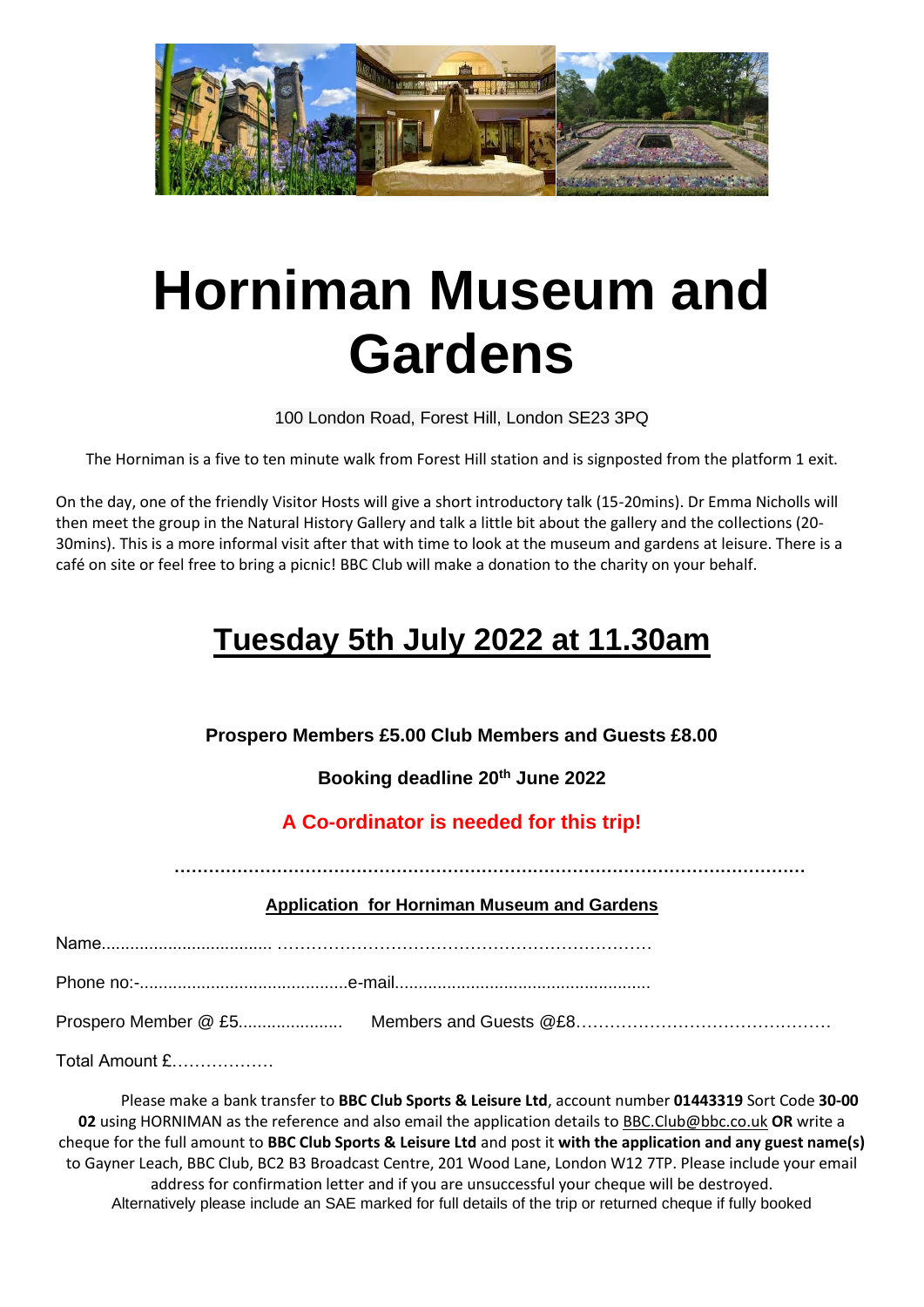

## **Fulham Palace**

Fulham Palace, Bishop's Avenue, Fulham, London SW6 6EA (Putney Bridge is the closest tube, no lift, 15 mins walk, there are buses closer). If you arrive at Putney Bridge station by 10:45, you will be met and escorted by the co-ordinator Rodney Mantle.)

This event comprises a tour covering the history of Fulham Palace, the architecture, gardens and Bishops of London and lasts approximately 1 hour and 30 minutes. If you have the time it is worth planning to spend the remainder of the day here as there is so much to do and see! There is a café or you can bring a picnic.

## **Monday 11th July 2022 at 11. am**

**Prospero Members £5.00 Club Members and Guests £8.00**

**Booking deadline 12th June 2022**

**…………………………………………………………………………………..**

**Application for Fulham Palace**

Name.................................... …………………………………………………………

Phone no:-............................................e-mail......................................................

Prospero Member @ £5.00............ Club members and guests@ £8.00.................... Total Amount £………………

Please make a bank transfer to **BBC Club Sports & Leisure Ltd**, account number **01443319** Sort Code **30-00 02** using FULHAM as the reference and also email the application details t[o BBC.Club@bbc.co.uk](mailto:BBC.Club@bbc.co.uk) **OR** write a cheque for the full amount to **BBC Club Sports & Leisure Ltd** and post it **with the application and any guest name(s)** to Gayner Leach, BBC Club, BC2 B3 Broadcast Centre, 201 Wood Lane, London W12 7TP. Please include your email address for confirmation letter and if you are unsuccessful your cheque will be destroyed. Alternatively please include an SAE marked for full details of the trip or returned cheque if fully booked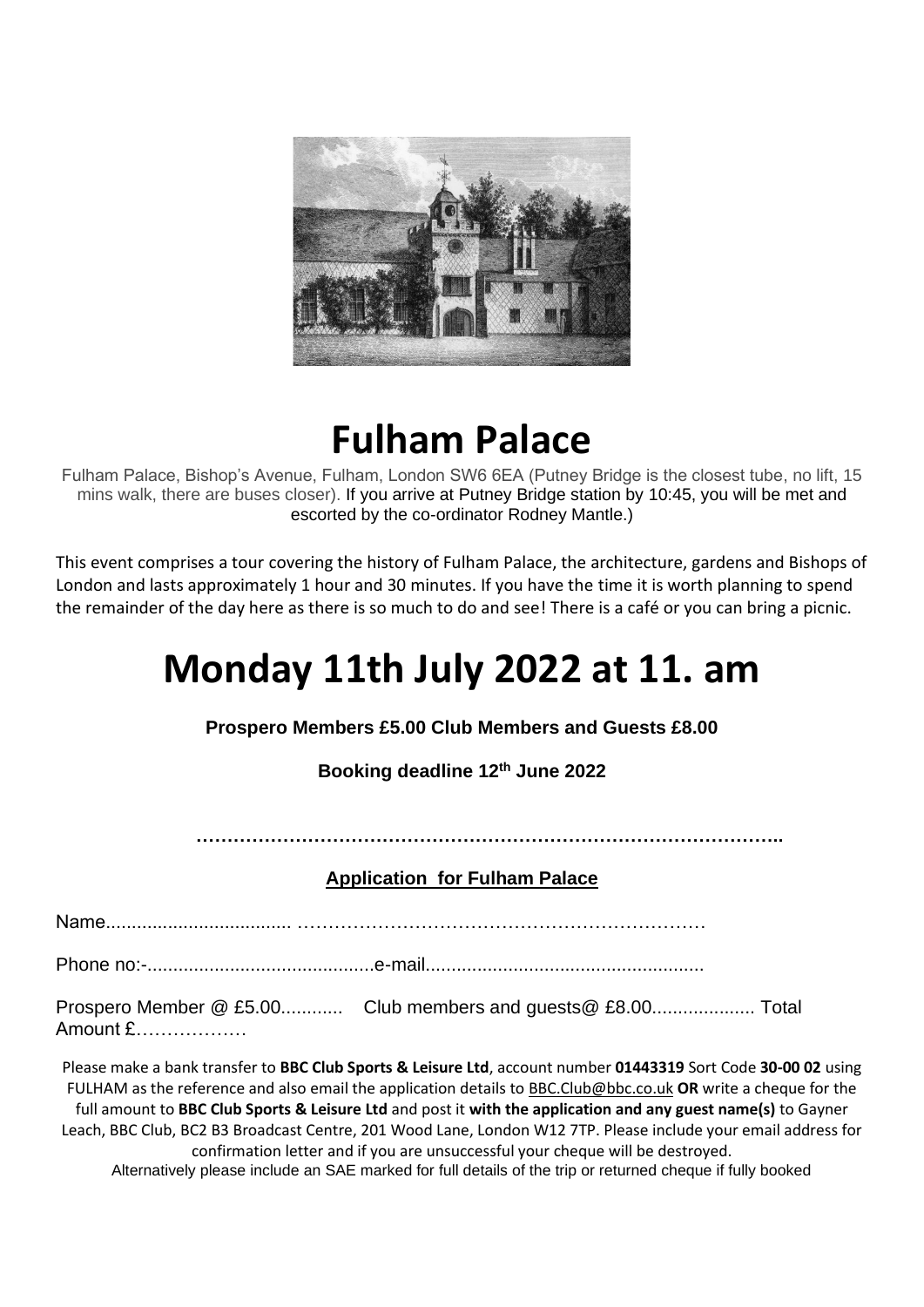

### London Coliseum St Martin's Lane, WC2N 4ES **The first major West End revival of Lerner & Loewe's much-loved musical for 21 years – it's a truly** *loverly* **way to celebrate London's theatre scene back in bloom!**

## **Thursday 11th August 2022 2.00pm NOTE!! EARLY START!**

Seats reserved Upper Circle rows C, D, E, F and J (on the central aisle, there is a lift and just a few stairs)

#### **Prospero Members £35 per person**

#### **Club members and Guests £39.50per person**

### **Only 2 tickets left!!**

**…………………………………………………………………………………………………**

#### **Application for My Fair Lady**

| Total Amount £ |  |
|----------------|--|

Please make a bank transfer to **BBC Club Sports & Leisure Ltd**, account number **01443319** Sort Code **30-00 02** using FAIRLADY as the reference and also email the application details t[o BBC.Club@bbc.co.uk](mailto:BBC.Club@bbc.co.uk) **OR** write a cheque for the full amount to **BBC Club Sports & Leisure Ltd** and post it **with the application and any guest name(s)** to Gayner Leach, BBC Club, BC2 B3 Broadcast Centre, 201 Wood Lane, London W12 7TP. Please include your email address for confirmation letter and if you are unsuccessful your cheque will be destroyed. Alternatively please include an SAE marked for full details of the trip or returned cheque if fully booked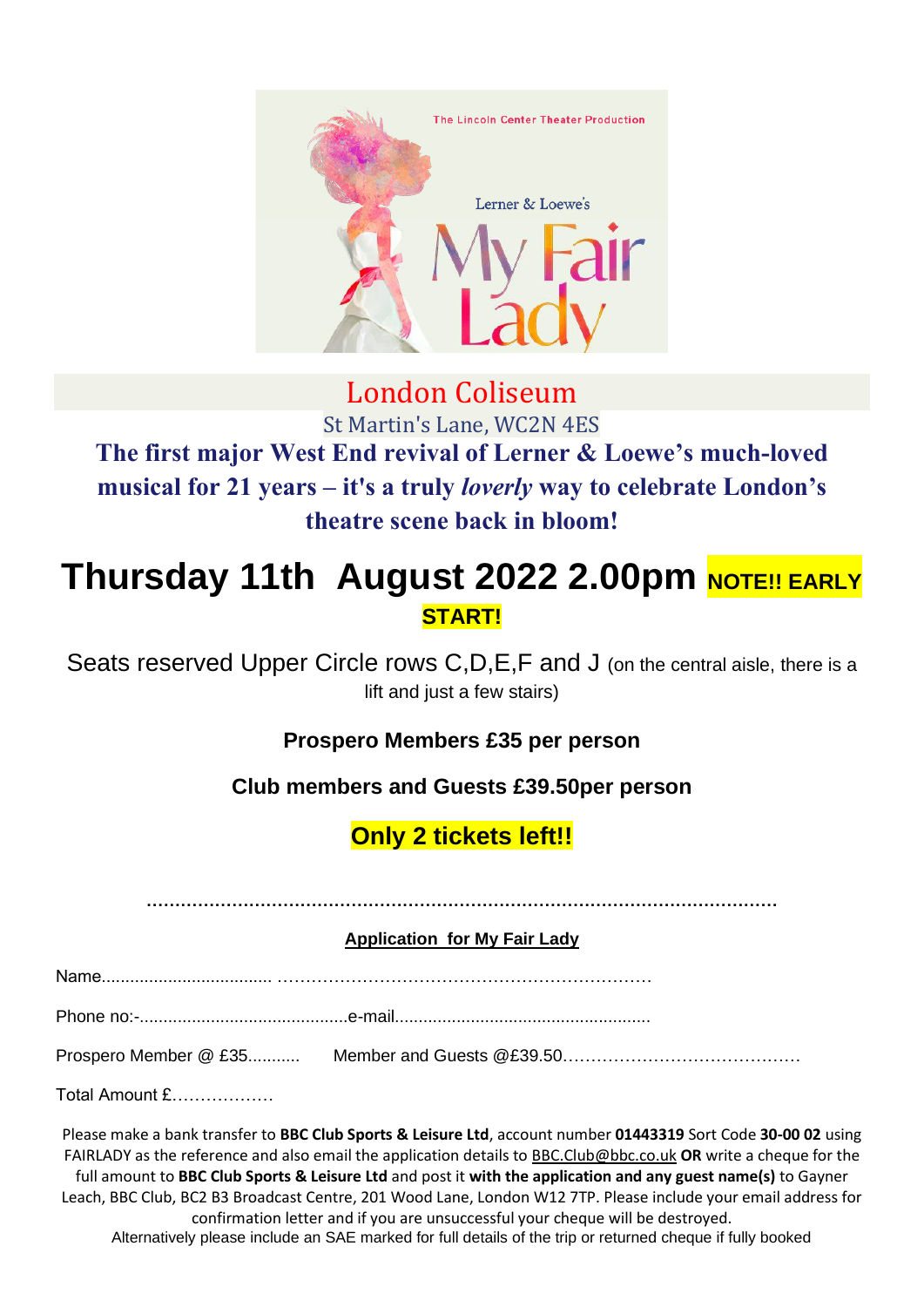

### Barbican Barbican Centre, Silk Street, London EC2Y 8DS

Featuring a 50 strong cast and ensemble of the finest we have to offer on the London stage and a full-sized live orchestra, this uplifting production of Anything Goes features heartwarming romance, farcical fun and spectacular show stopping dance routines.

## **Thursday 1st September 2022 2.30pm**

Seats reserved Upper Circle row A (no end of row seats were available)

#### **Prospero Members £35 per person**

**Club members and Guests £39.50per person**

#### **A Co-ordinator is needed for this trip!**

**…………………………………………………………………………………………………**

#### **Application for Anything Goes**

Total Amount £………………

Please make a bank transfer to **BBC Club Sports & Leisure Ltd**, account number **01443319** Sort Code **30-00 02** using ANYTHINGGOES as the reference and also email the application details t[o BBC.Club@bbc.co.uk](mailto:BBC.Club@bbc.co.uk) **OR** write a cheque for the full amount to **BBC Club Sports & Leisure Ltd** and post it **with the application and any guest name(s)** to Gayner Leach, BBC Club, BC2 B3 Broadcast Centre, 201 Wood Lane, London W12 7TP. Please include your email address for confirmation letter and if you are unsuccessful your cheque will be destroyed. Alternatively please include an SAE marked for full details of the trip or returned cheque if fully booked